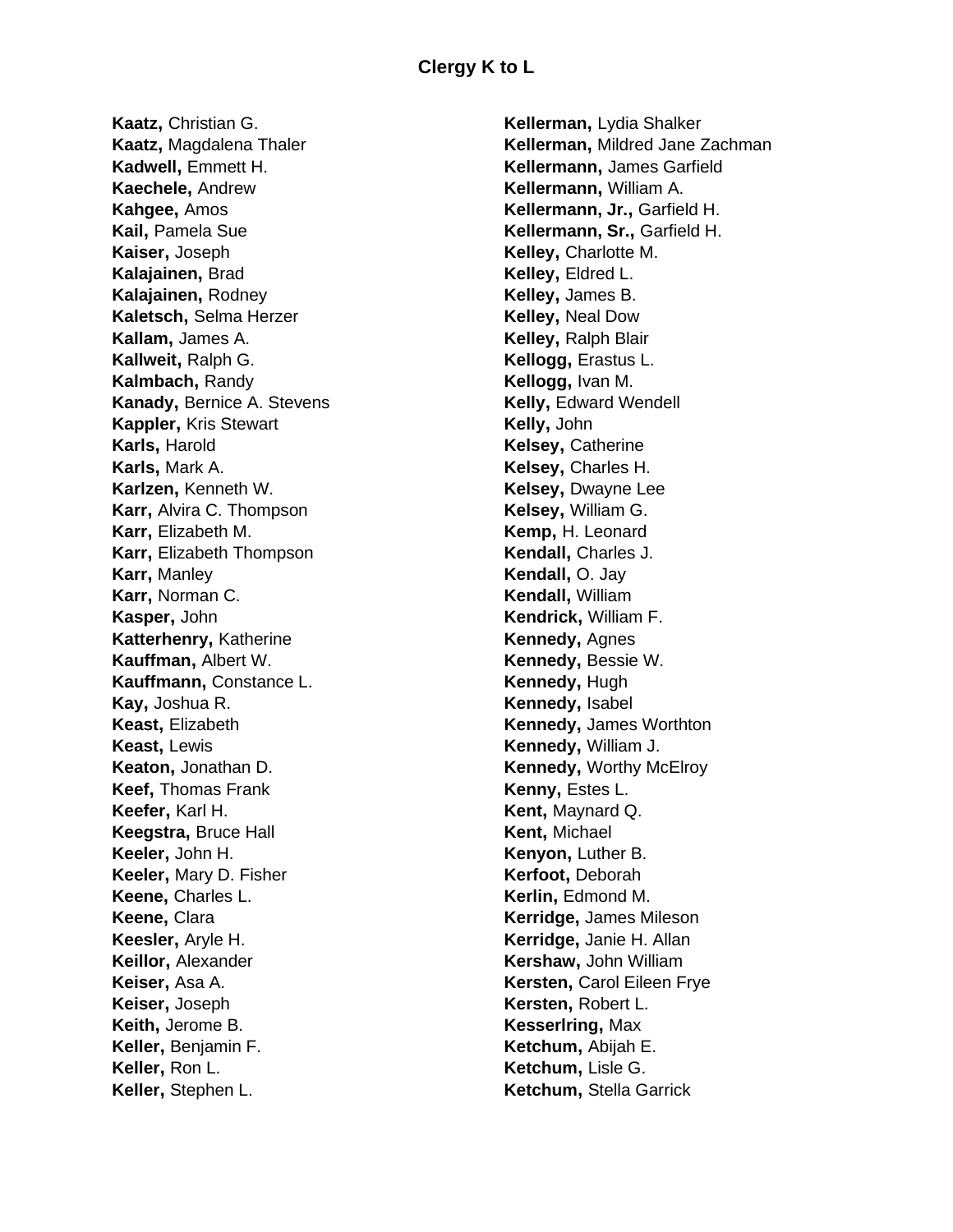**Keyworth, Charles Wesley Kidd,** David Earl **Kidder,** Richard **Kiefer,** Paul M. **Kilbourn,** George H. **Kilbourn,** Minnie M. **Kilgren,** Verner Emmanuel **Killeen,** George **Kilmer,** Carl **Kilpatrick,** Elizabeth **Kilpatrick,** James H. **Kilpatrick,** Jane **Kilpatrick,** Jesse **Kilpatrick,** Lester A. **Kilpatrick,** Richard T. **Kilpatrick,** Susan Rumsay **Kim,** Mu-Young **Kimmell,** Samuel Bell **Kinde,** Alice **Kinde,** Shirley **King,** Douglas D. **King,** Erwin **King,** Eva Crutts **King,** George **King,** Gloria D. **King,** Levon G. **King, Russell R. King,** Ruthmary **King,** Willard A. **Kingsley,** Calvin S. **Kingsley,** Susan **Kinney,** Carl **Kinney,** Floyd S. **Kinney,** Harold R. **Kinney,** Thomas R. **Kinsey,** William F. **Kintigh,** Bruce **Kintigh,** Gary **Kirchenbauer,** Harold A. **Kirkby,** Esther **Kirkby,** Georgia Larson **Kirkby,** Kearney **Kirn,** Esther **Kirn, Etta Yenkel Kirn,** Frederick W. **Kirn,** George J.

**Kirn,** Jacob Frederick **Kirn,** John **Kirn,** Rose Umbreit **Kirn,** Selena **Kirn,** Sophia Catherine **Kirn,** Stanley P. **Kishpaugh,** Charles **Kitch,** Dwight M. **Kitchenmaster,** Charles **Kitchenmaster,** E. Marion Shepherd **Kitzmiller,** Samuel **Kitzmiller,** Walter R. **Kjelberg,** Glenn **Kjelberg,** Ruth M.C. **Klacking,** Brenda **Klaiber,** August W. **Kline,** Bruce L. **Kline,** Kenneth H. **Kline,** Marian **Klontz,** Arthur D. **Klontz,** Blanche H. **Klopfenstein,** Clara M. **Klopfenstein,** George E. **Klose,** John **Klump,** Alice M. **Klump,** Caroline **Klump,** Dean Alan **Klump,** Frederick J. **Klump,** Norman William **Klump,** Ralph **Klump,** Wilma Elizabeth Herr(on?) **Klumph,** Erastus **Knapp,** David **Knappen,** Ashman A. **Knecht,** Fred W. **Knechtel,** Gideon **Knechtel,** Laura Florence **Knechtel,** Mary A. Hahn **Knechtel,** Otto G. **Knechtel,** Veda M. Boetcher **Knight,** Charles Murray **Knight,** Karen L. **Knight,** Quintas E. **Knopf,** Frederick **Knott,** John B. **Koch,** Carl G.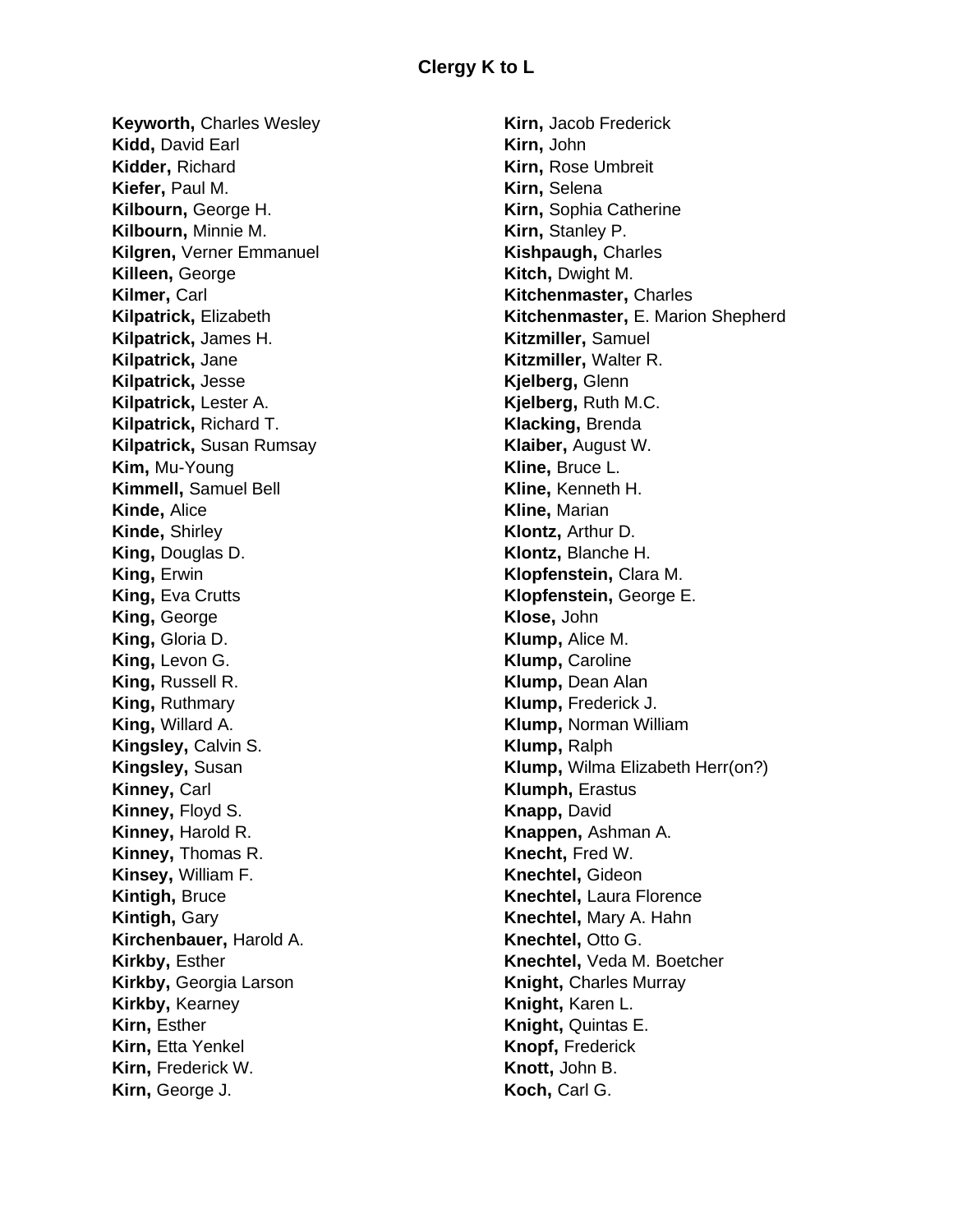**Koch,** Robert T. **Koehler,** Elizabeth **Koehler,** Ella Steinmetz **Koehler,** Frederick **Koehler,** George **Koehler,** Lester **Koehler,** Rosetta C. Brabb **Koehler,** William August **Koenig,** Anna Palm **Kohlmann,** Kenneth Arlan **Kohn,** Augusta Kersten **Kohn,** Harold E. **Kohn,** John F. **Kohns,** Norman **Kokx,** Doug **Kolb,** Charles Leroy Jr. **Koons,** Ephraim M. **Kordish,** Terry James **Koski,** David K. **Kost,** John **Koteskey,** Charles E. **Koteskey,** Ethel Osterle **Koteskey,** J. Harold **Koteskey,** Ronald **Koteskey,** William **Koyle,** John W. **Kraft,** Charles F. **Kraklan,** Jack Gordon **Kraushaar,** Donald Charles **Kreh,** Bernard Jr. **Kren,** William **Krenke,** Cynthia A. **Kresge,** Sebastian Spering **Kresge,** Stanley S. **Kretzschmer,** Raymond **Krichbaum,** Daniel H. **Krieg,** Harold R. **Krieg,** Wilma E. Bashore **Kriesch,** Richard F. **Krikorian,** Demphna **Kring,** Donald R. **Kring,** Hettie Cobb **Kring,** Olive Netcher **Kring,** William Franklin **Kruchkow,** Thomas **Krueger,** Carl/Charles

**Krueger,** Kermit **Krueger,** Michael **Krueger,** Theresa Caroline **Krumling,** Frederick Charles **Krumling,** Leona R. **Krupp,** Magdalena **Krupp,** Samuel **Kruse,** Charles J. **Kuehn,** August **Kuehn,** August R. **Kuehn,** Charlotte Fetting **Kuehnl,** Eileen **Kuhlman,** Antoinette **Kuhlman,** Henry W. **Kuhn,** Richard C. **Kummer,** James Philip **Kundinger,** Brian **Kunen,** Peter **Kunnen,** Peter H. **Kunsman,** Frank E. **Kunsman,** Roberta **Kurrasch,** Richard **Kurth,** Andrew E. **Kuttler,** George **Kuyawski,** Walter A. **Kvisgaard,** Olav A. **Ladley,** Robert **Ladley,** Walter E. **LaFrance,** Sally A. **Lahr,** Rex H. **Laidler,** Donald Keith **Laing,** Aaron Robert **Laing,** Elisha W. **Laing,** Emma Ann Russell **Laing,** Hannah Sutherland **Laird,** James H. **Laird,** John W. **Laird,** Mary Kay **Laity,** Eva M. Ames **Laity,** Thomas **LaMarche,** Alice Lane **LaMarche,** Norman **Lamb,** Raymond R. **LaMere,** Fredrick **LaMere,** Katherine G. **Lamport,** Warren W.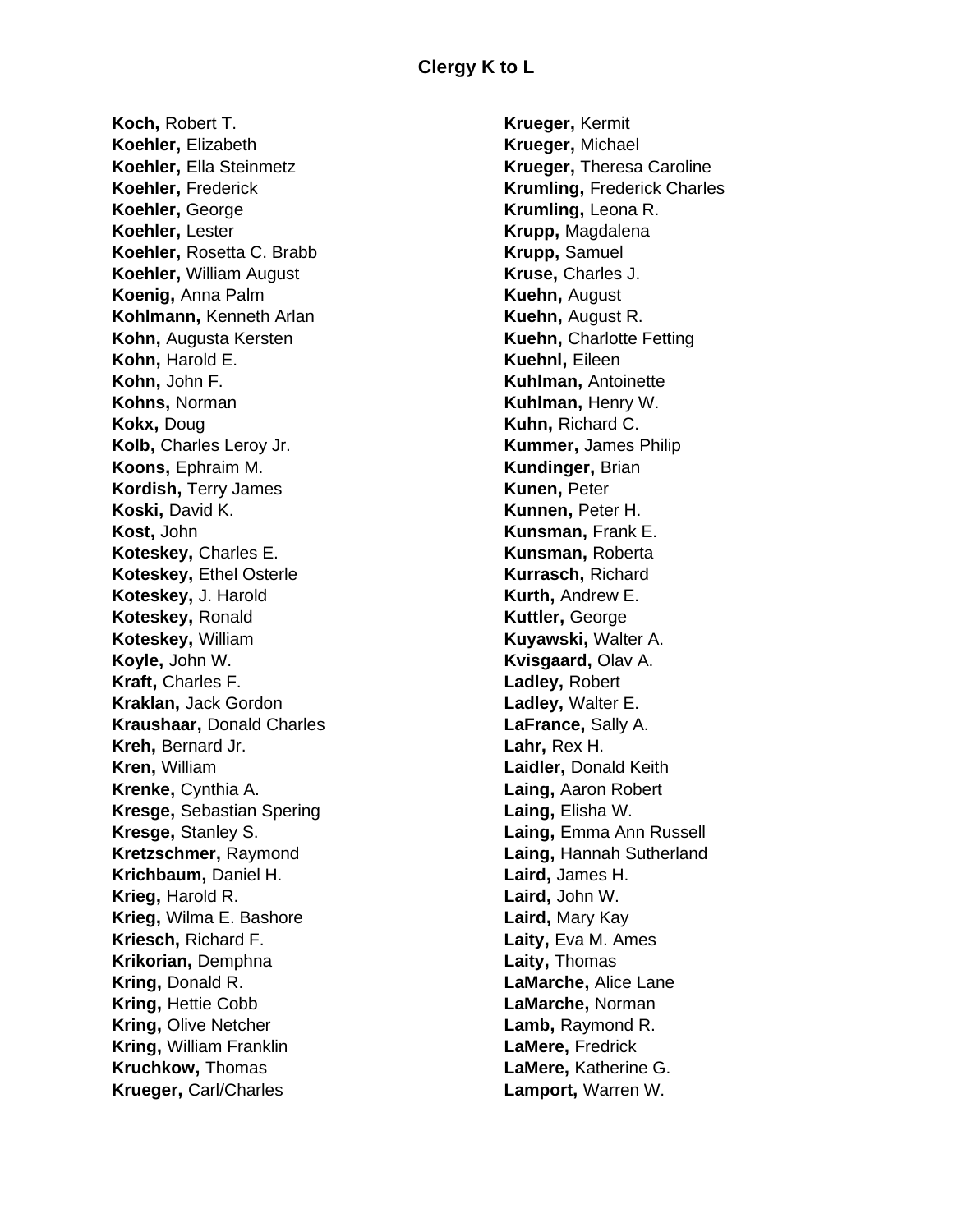**Lancaster,** Bonny Joy **Lancaster,** Jack R. **Lancaster,** Ruth **Landis,** John David **Landon,** Alfred P. **Landon,** John **Landon,** Martha H. **Lane,** Chris Lippert **Lane,** Harley L. **Lane,** John Christian **Lane,** Zelma Maria **Lange,** Bo L. **Lange,** James Arnold **Lanning,** Clarissa Lee **Lanning,** Robert C. **Lantz,** Dale Emerson **Lantz,** Ervin R. **Lantz,** John Edward **Laphew,** Geneva **Laphew,** Robert C. **Large,** Dwight S. **Large,** Frances **Large,** Samuel W. **Large,** Wayne Thomas **Larner,** Janet **Larsen,** John A. **Larsen,** Martha **Larsen,** Mary Jane **Larson,** Jean **Latham,** David R. **Latham,** James **Lathrop,** John R. T. **Laub,** Mary Grace **Lauden,** Grover C. **Laufman,** Alberta Bond **Laufman,** William L. **Laupmanis,** Hertha **Laupmanis,** Janis **Lautner,** Russell **Lautner,** Verne R. **Lavengood,** James W. **LaVoie,** Hazel Rhoda Silas **Law,** Hiram **Lawrason,** Faith B. **Lawrason,** Robert A. **Lawrence,** James

**Lawson,** Arlena B. Gulden **Lawson,** Dwight A. **Leach,** Arthur L. **Leach,** James E. **Leach,** Melvin **Leamon,** Carrie E. Cochrane **Leamon,** Thomas H. **Learn,** Cecilia **Lee,** George D. **Lee,** Hoon Kyong **Lee,** Jae Huang "John" **Lee,** Janet **Lee,** Kwang Min **Lee,** Lawrence E. **Lee,** Linda **Lee,** Luther **Lee,** Mary Miller **Lee,** Paul Soo Kyung **Lee,** Samuel P. **Lee,** Thomas Otto **Leenhouts,** David L. **Lees,** Belle **Lees,** James **Leeson,** Anna **Leeson,** Anna Belle Baird **Leeson,** Delphine Sarah **Leeson,** H. Addis **Leete,** Alexander **Leete,** Frederick DeLand **Leffler,** S. Douglas **Leineke,** Frank R. **Leineke,** Lois **Leitch,** James R. **Lemmons,** Troy R. **Lemon,** E. Jack **Lemon,** Rose **Lempke,** Melvin F. **Lempke,** Melvin Frank **Lendrum,** Fred **Lendrum,** Mary **Lennox,** Lambert Edgar **Lenz,** Clara Lydia Margaret **Lenz,** Henry William **Lenz,** Nina Alice **Leonard,** Alonzo B. **Leonard,** Fannie A. Rigby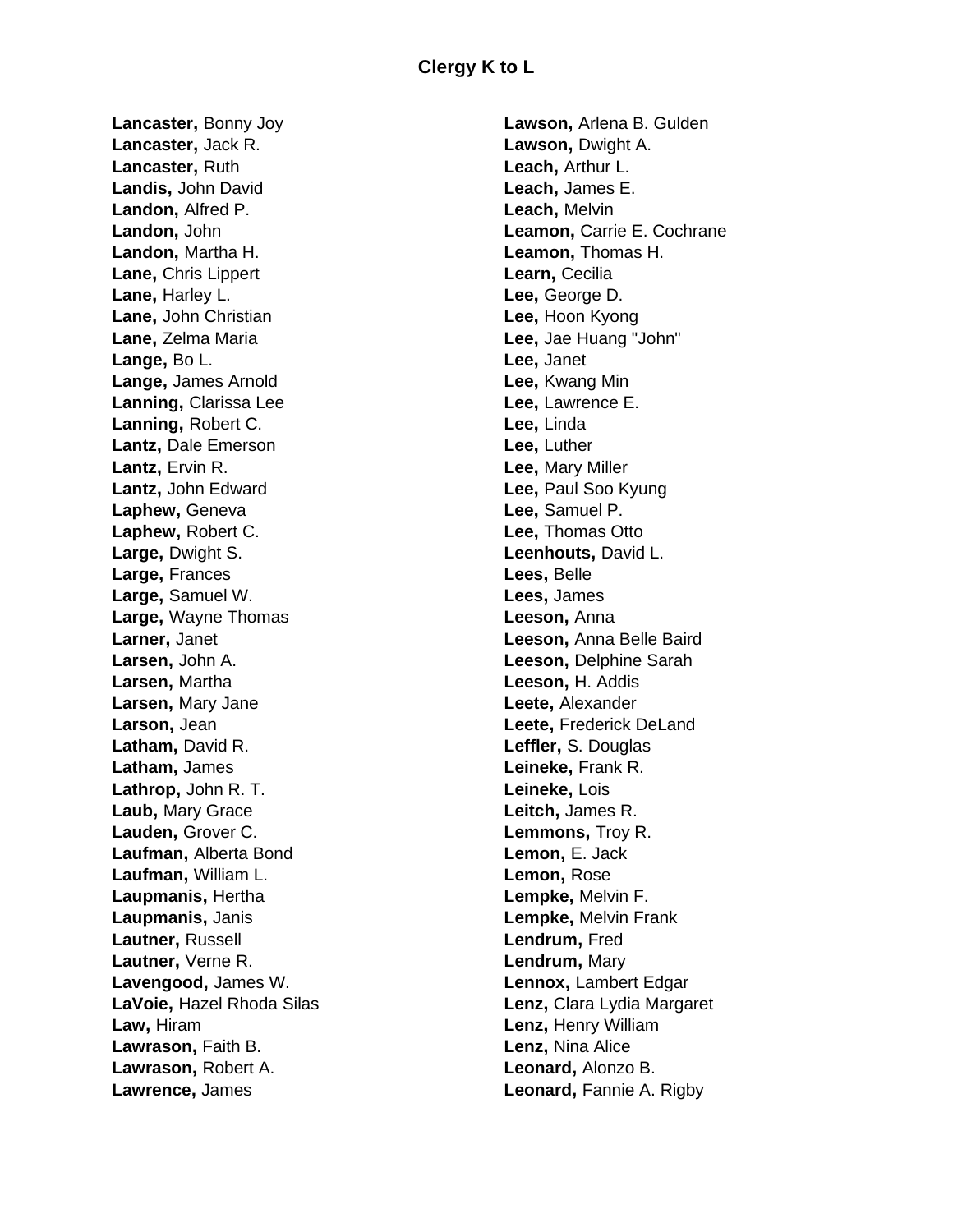**Leonard,** Frank L. **Leonard,** Martha **Leslie,** Kristen Jane **Lester,** Ben **LeVack,** Mary I. **LeVan,** John Wesley **Levan,** Sadie L. Bohnsack **Lewin,** Elizabeth **Lewin,** John Edward **Lewis,** Alger T. **Lewis,** Allen J. **Lewis,** Barbara **Lewis,** Benjamin F. **Lewis,** Bradford K. **Lewis,** Charlotte **Lewis,** Edward G. **Lewis,** Elizabeth G. **Lewis,** Elwin K. **Lewis,** Eugene A. **Lewis,** George Henry **Lewis,** Kathleen **Lewis,** Kendall A. **Lewis,** LeRoy Herman **Lewis,** Mary McKim **Lewis,** Patricia Ann Cozadd **Lewis,** Ralph L. **Lewis-Lakin,** Barbara **Lewis-Lakin,** Shawn Patrick **Lichtenfelt,** Colin Wesley **Lichtenfelt,** Donald Lloyd **Lichtenfelt,** Vonda **Liddicoat,** Henry **Lidums,** Olaf **Liesemer,** Newell C. **Liesemer,** Vernice Gensrick **Liesman,** June Irene Sawyer **Liesman,** Roland **Light,** Adam F. **Lightfoot,** LeRoy **Lightfoot,** Nancy **Likins,** William Henry **Liles,** (Marilyn) Joanne **Liles,** Johnny S. **Lim,** Paul B. **Lindberg,** Donna Jeanne **Lindland,** Kenneth A. O.

**Lindley,** James E. **Lindley,** Rupert Harris **Lindley,** Shirley L. Cross **Lindner,** Ronald **Lindsey,** Dale **Ling,** Francis Donald **Link,** Edith R. Johnson **Link,** Henry Wesley **Link,** Jacob J. **Linville,** C. Edward **Liphart,** Harold **Lipinski,** Anthony **Lippert,** Jane **Lipsett,** James Lewis **Liscomb,** David M. **Lisensky,** Robert **Liskey,** Julie A. **Litchfield,** Carl J. **Litchfield,** Carl Q. **Litchfield,** David L. **Litchfield,** Elias **Litchfield,** Ethel Marietta Riggs **Litchfield,** Glenn **Litchfield,** Jeri **Little,** G. H. **Littlefield,** Solomon S. **Littlejohn,** Dewitt Charles **Littlejohn,** Mary Francis Mark **Lobb,** Grant Richard **Lobb,** Lola M. **Lobb,** Richard David **Lockwood,** George C. **Lockyear,** John E. **Lockyer,** John Edwards **Loder,** Dwight E. **Loder,** Walford **Logan,** Douglas Robert **Logston,** Jane **Logston,** Russ **Lohnes,** Charles A. **Lohnes,** Jennie Campbell **Lohr,** Rex Henry **Lomas,** Alice Charlotte **Lomas,** Bernard T. **Lomas,** Eva **Lomas,** Percy L.